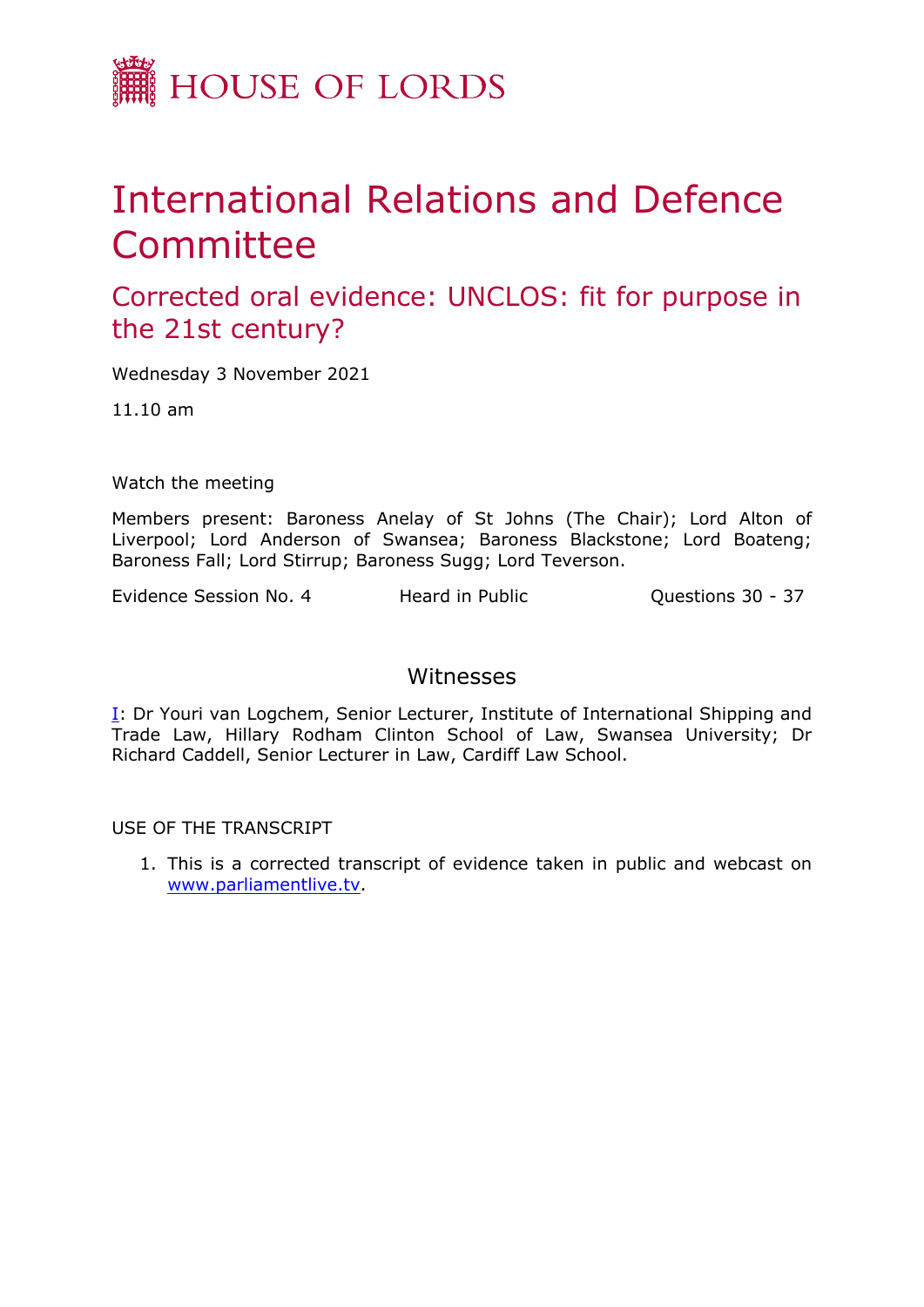## <span id="page-1-0"></span>Examination of witnesses

Dr Youri van Logchem and Dr Richard Caddell.

Q30 **The Chair:** Good morning. I welcome to this meeting of the International Relations and Defence Committee Dr Richard Caddell, senior lecturer in law at Cardiff Law School, and Dr Youri van Logchem, senior lecturer, Institute of International Shipping and Trade Law, Hillary Rodham Clinton School of Law at Swansea University. Thank you both for joining us today.

We slightly overran on our first session, so I hope that you will be able to stay with us until 12.10, just 10 minutes before the witching hour that we had originally indicated. May I thank you for joining us to contribute your expertise to our inquiry on the United Nations Convention on the Law of the Sea? We are considering whether it is fit for purpose in the 21st century. At this stage, I always remind both members and witnesses that our session is on the record. It is transcribed and broadcast. I also remind colleagues on the committee to declare any relevant interest they may have when asking their questions.

I shall begin by asking the first question, which is always rather general in scope, before turning to my colleagues for more focused questions. I shall not ask a supplementary in the normal run of things, but I would expect my colleagues to ask a supplementary after their primary question.

Beginning with a general opening question, how do UNCLOS and the related treaties regulate access to economic resources? Which economic maritime zones or economic resources are inadequately regulated?

*Dr Richard Caddell:* Thank you very much and thank you for the opportunity to speak to you today. Answering that question takes a little bit of a step back in time. We are aware that UNCLOS takes a zonal approach to the management of marine resources. It allows coastal states to establish a series of areas of jurisdiction that they can claim.

As for economic resources within that, there are two major zones. The developments of both these concepts are very significant and important elements of the convention. The first such area is the exclusive economic zone. That extends up to a maximum of 200 nautical miles from the national baseline. These first emerged in the wake of the UNCLOS I and UNCLOS II negotiations, in 1958 and 1960 respectively, where a group of rather enterprising states started to make declarations fencing off areas a little bit closer out to sea.

If you can picture, a state would declare a territorial sea, and then after that, beyond a narrow belt of customs jurisdiction, there would be essentially the high seas. When you think about it, most states tend to use the seas that are closest to their territorial areas. So a number of states started to make declarations that these areas were more exclusively for them. It started off in South America and then rapidly moved out. This became rather haphazard. Some of you may very well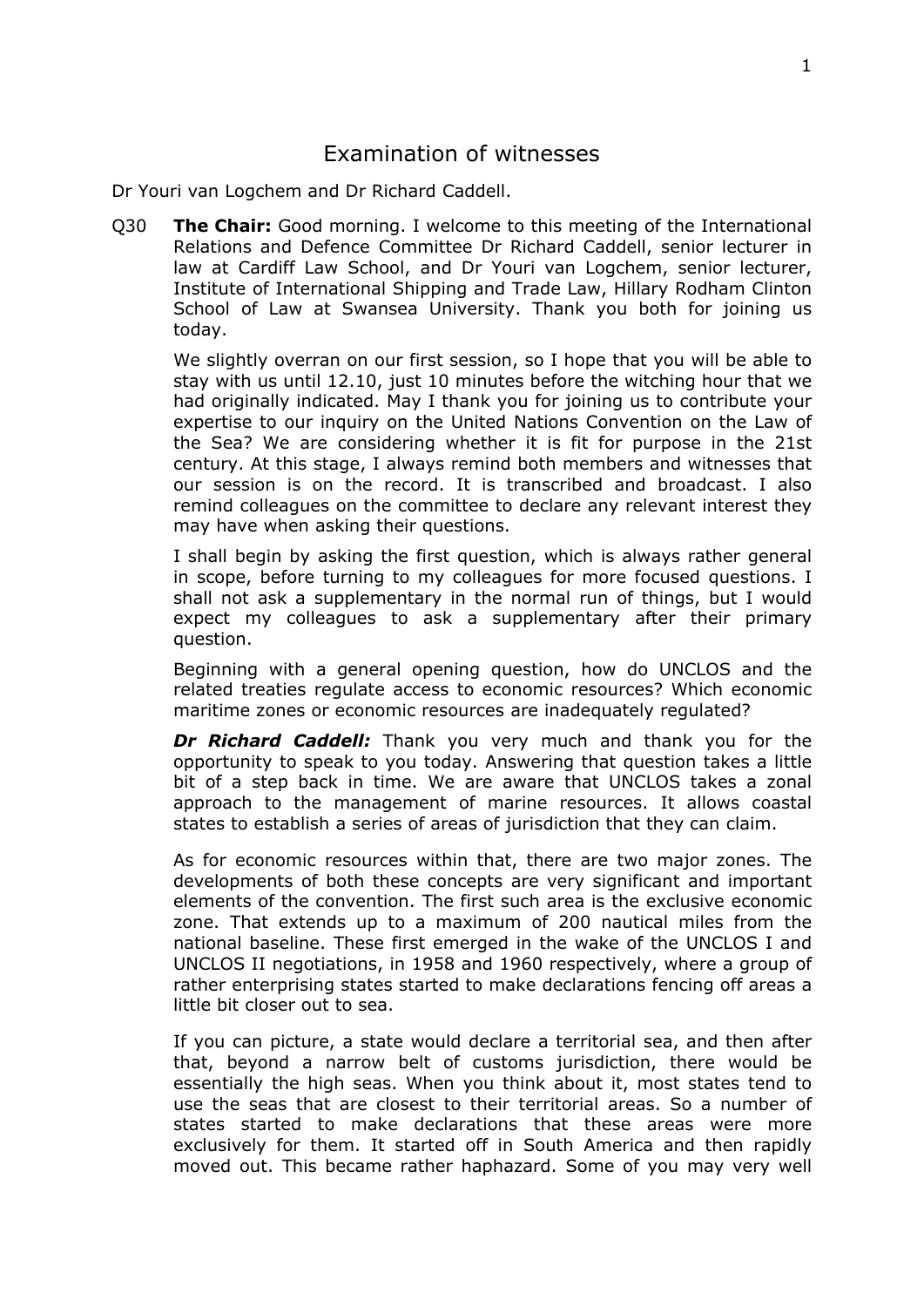remember the cod wars of the 1970s, in which we saw Icelandic jurisdiction extending outwards and it created a degree of friction. One of the important elements that UNCLOS III needed to fix was to get some clarity on these types of zones.

In essence, the EEZ is probably one of the most significant elements of state claims. If you think of a map of the ocean, I would say that around 36% of ocean space is taken up with EEZs, which seems fairly small, but about 90% of the harvestable resources tends to be in these areas, so there is a significant economic interest within this.

As far as the EEZ is concerned, UNCLOS gives states the sovereign rights to explore, exploit, conserve and manage the natural resources of these waters. They also have sovereign rights over other economic benefits, such as energy production. This goes hand in glove with a series of jurisdictional entitlements that allow the coastal states to exercise jurisdiction over the establishment of artificial islands and installations, marine scientific research and the protection and preservation of the marine environment. All this is tempered and balanced by the need to have due regard to the rights and other duties of other states.

There are other obligations incumbent on the coastal states in these waters, particularly with respect to fish stocks. The coastal state is obliged to set a total allowable catch that is in line with the obligation in the convention to promote the optimal utilisation of the stock. Then, if there is any surplus left over, it has to license access to that to other states, although how it does that is largely a matter of state discretion.

In practice, many of these stocks are actually shared stocks. There are very few discrete fish stocks that are in one country's jurisdictional waters only, so there are obligations to co-operate on the conservation and management of those stocks. In practice, this is done by the establishment of a series of regional fisheries management organisations—RFMOs—that exercise scientific and managerial oversight of these stocks through the will of the coastal states there. There is a patchwork of these, a real alphabet soup out there.

The second major zone is the continental shelf. This became important as the UNCLOS I process began. Technological developments of the Second World War allowed us to push out and use continental shelves in a way that was never really the concern of states previously. In 1945, the United States issued the Truman Proclamation, which exercised sovereignty over the continental shelf in that territory.

This was very firmly on the agenda in the UNCLOS I negotiations and resulted in a treaty on this issue, albeit one that was somewhat vague and unsatisfactory. It talks about phrasing it in terms of depth of 200 metres and thereafter to where the depth of the superjacent waters admits exploitation of the natural resources of these areas. In other words, it frames this in response to how you can exploit these waters, which is obviously variable.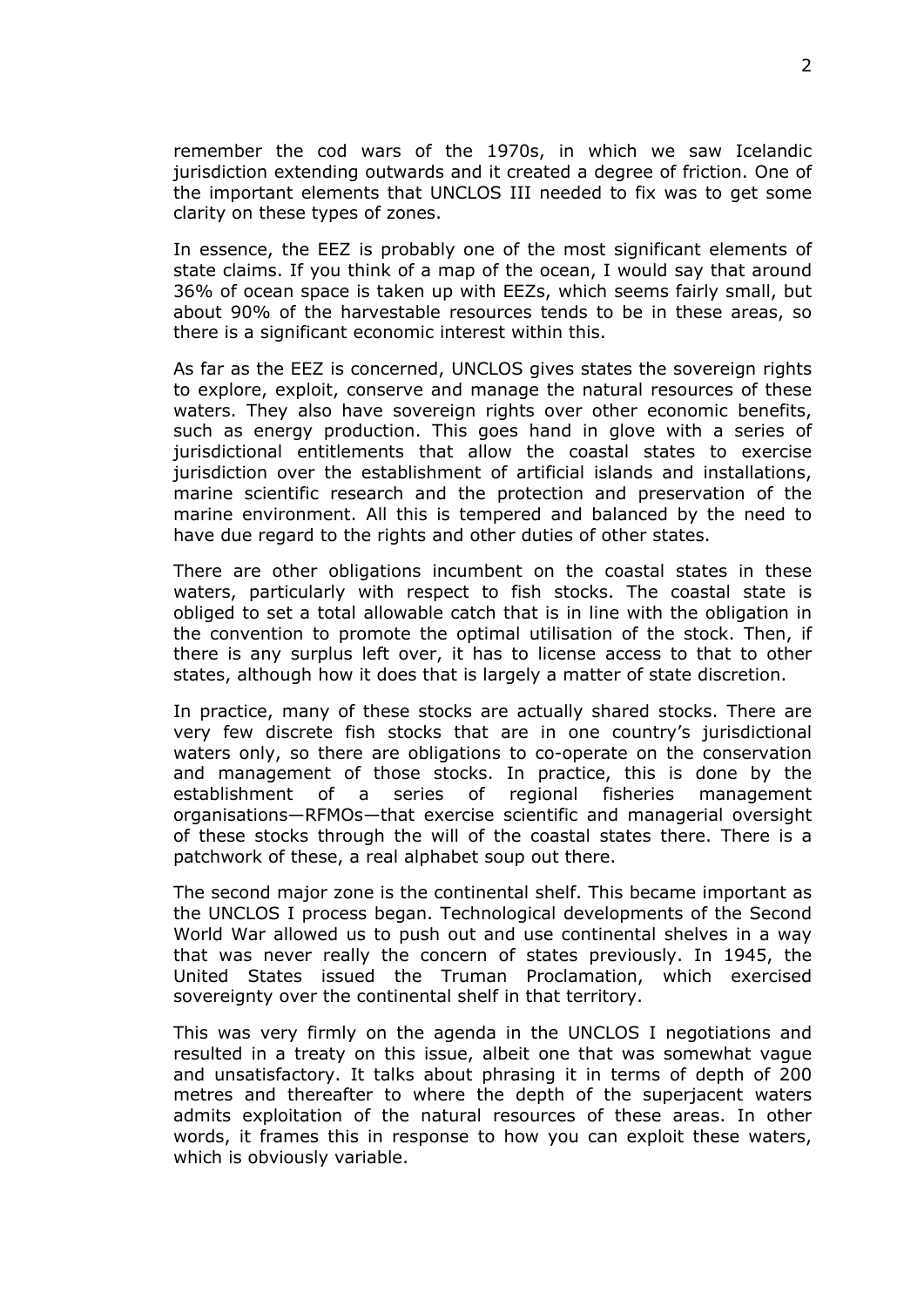Around the same sort of time, the ICJ also pronounced on entitlements to the continental shelf and incorporated the notion of natural prolongation of the land. This was then built into UNCLOS. It allowed states to claim up to 200 miles of continental shelf, but some that meet fairly complex and exacting geological criteria may claim up to an additional 150 nautical miles, which is determined by a body called the Commission on the Limits of the Continental Shelf.

As for areas of uncertainty, one issue that arises is that, if you have this outer continental shelf, you are able to push out and claim, for the sake of example, an extra 150 nautical miles. This means that your continental shelf might go under an area of what is the high seas. Therefore, you have potential conflicts with user states there. Someone might want to conduct fishing in the water column that is close to your seabed, and there would be a conflict with the state with the outer continental shelf, or there may be a state with the outer continental shelf wanting to exploit these areas.

In the convention itself, this is somewhat of a placeholder set of provisions, in that it is not necessarily clear at the moment how this cooperation is managed. We are currently getting that practice, as more and more states declare these outer continental shelves and we get to see how they are interacting.

Finally, many fish stocks are actually deceptively underregulated as well. If you look at a map of regulatory areas, you will see again this tapestry of regional fisheries management organisations. There are also a large number of gaps within this. Some are due to geopolitical conflict, such as the south-west Atlantic, but a number of fish stocks are deceptively underregulated. A lot of these RFMOs are single-species RFMOs, so a number of other fish stocks within there are not necessarily addressed.

*Dr Youri van Logchem:* Thank you very much for offering me the opportunity to speak to you today on these very topical and important issues.

In light of the more thorough introduction that Richard gave, I just wanted to add a few points. If you look at the territorial sea and at economic resources. Broadly speaking, the law of the sea convention refers to non-natural resources, primarily mineral resources in the shape of oil and gas, and natural living resources, primarily fisheries. If these resources happened to be located within the territorial sea, they would be completely under the sovereignty of the coastal state.

With regard to the exclusive economic zone, Richard mentioned that the prime resource of interest is fisheries. Within the law of the sea convention, there is also mention, for example, of states exploiting wind energy. If you look at the relevant provisions, it is quite interesting that when the law of the sea convention was being negotiated, there were no offshore wind projects. However, there was already an eye to the future, $1$ 

 $1$  That is, on the part of the drafters of the law of the sea convention.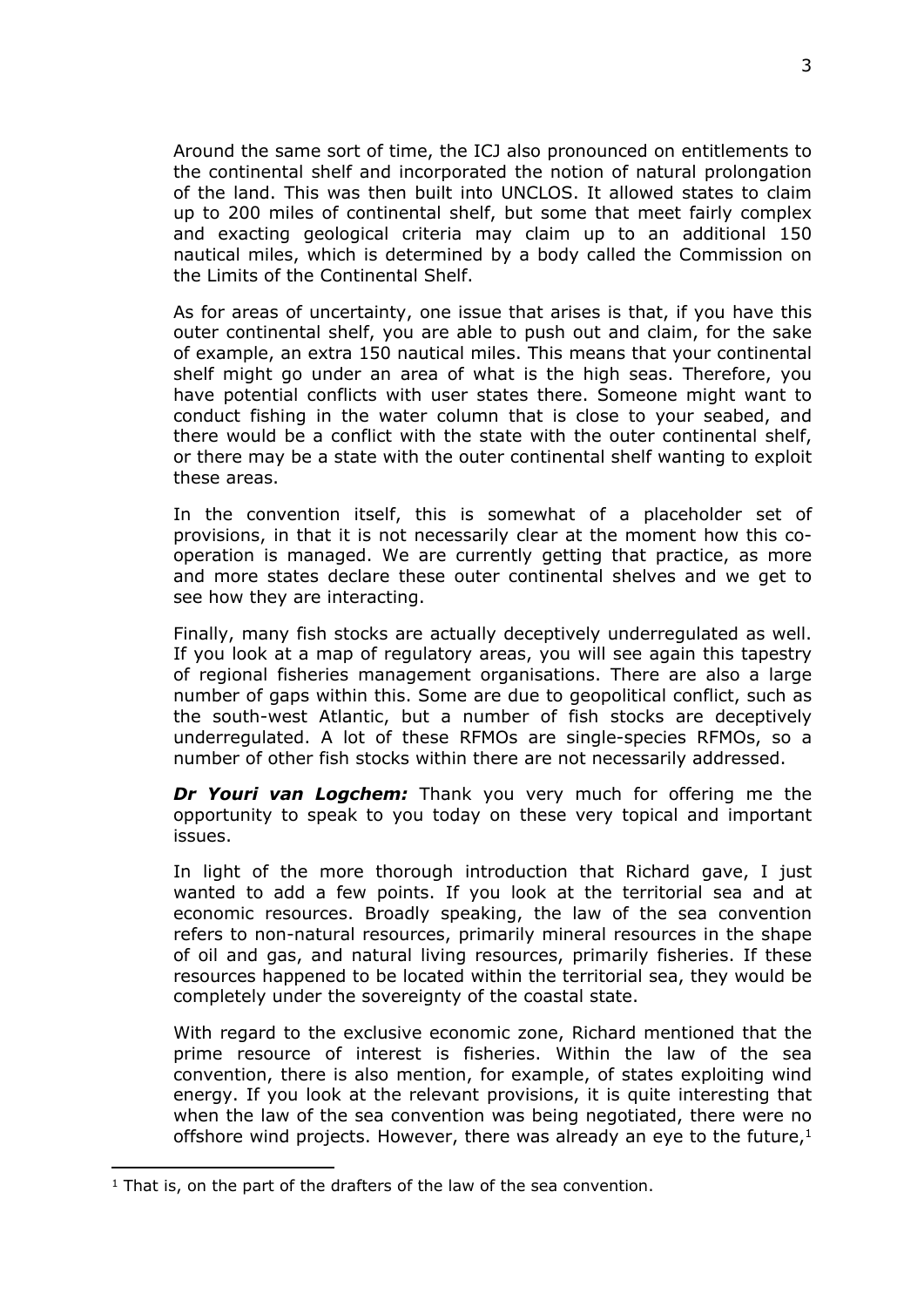in the sense of "That might actually happen". Extracting energy from wind or the water currents is similarly under the jurisdiction of the coastal state.

Richard stopped more or less at the maritime zones that are under coastal state jurisdiction. Beyond areas under coastal state jurisdiction, there is the deep seabed, which is governed by the International Seabed Authority. In that regard, there is quite a clear gap. I think we will touch on that later with regard to marine genetic resources, an economic resource which the law of the sea convention did not take into consideration—I would say for more obvious reasons, because at the time their economic use was largely unknown. I will stop there. Thank you.

**The Chair:** I turn next to my colleague, Lord Stirrup, for a question. I shall invite Dr Caddell to respond first. May I explain that, when we get to question 3, from Lord Alton, I know that you have the expertise on this particular area, Dr van Logchem, so I shall invite only you to respond? I appreciate that both our witnesses have spoken to each other about this in advance, so it is not exactly a surprise to them.

Q31 **Lord Stirrup:** Good morning, gentlemen. We have spoken about jurisdiction. Could I ask you about where jurisdiction is not agreed, where there are coastal states that argue about who has jurisdiction over a particular area? What happens about the resources then? What sort of rules apply, and how does international law address these sorts of issues? Can you describe to us how it works in practice?

*Dr Richard Caddell:* I would defer to Youri on this point. He has quite literally written the book on this subject.

*Dr Youri van Logchem:* If you look at maritime boundary disputes generally, on a global scale there are still approximately 200 maritime boundaries that need to be delimited. Many of these areas are also automatically disputed, so I will refer to these as being disputed maritime areas.

The main difficulty within these areas is that there are multiple states that claim to have jurisdiction, sovereignty or sovereign rights. There is essentially a co-existence of sovereign rights, or at least competing claims to sovereign rights or jurisdiction, when you talk about the same exclusive economic zone or continental shelf area, which creates quite a number of difficulties.

Prior to delimitation, thus prior to states having determined the maritime boundary, there are many questions surrounding oil and gas resources. I will give some examples of these maritime boundary disputes. In the Aegean Sea, there are significant outstanding issues between Greece and Turkey and, in the eastern Mediterranean, between Israel and Lebanon. If you move to the Asian region, there is the South China Sea and the East China Sea.

These are all examples of disputed maritime areas that quite often generate conflict between the states concerned. An important reason for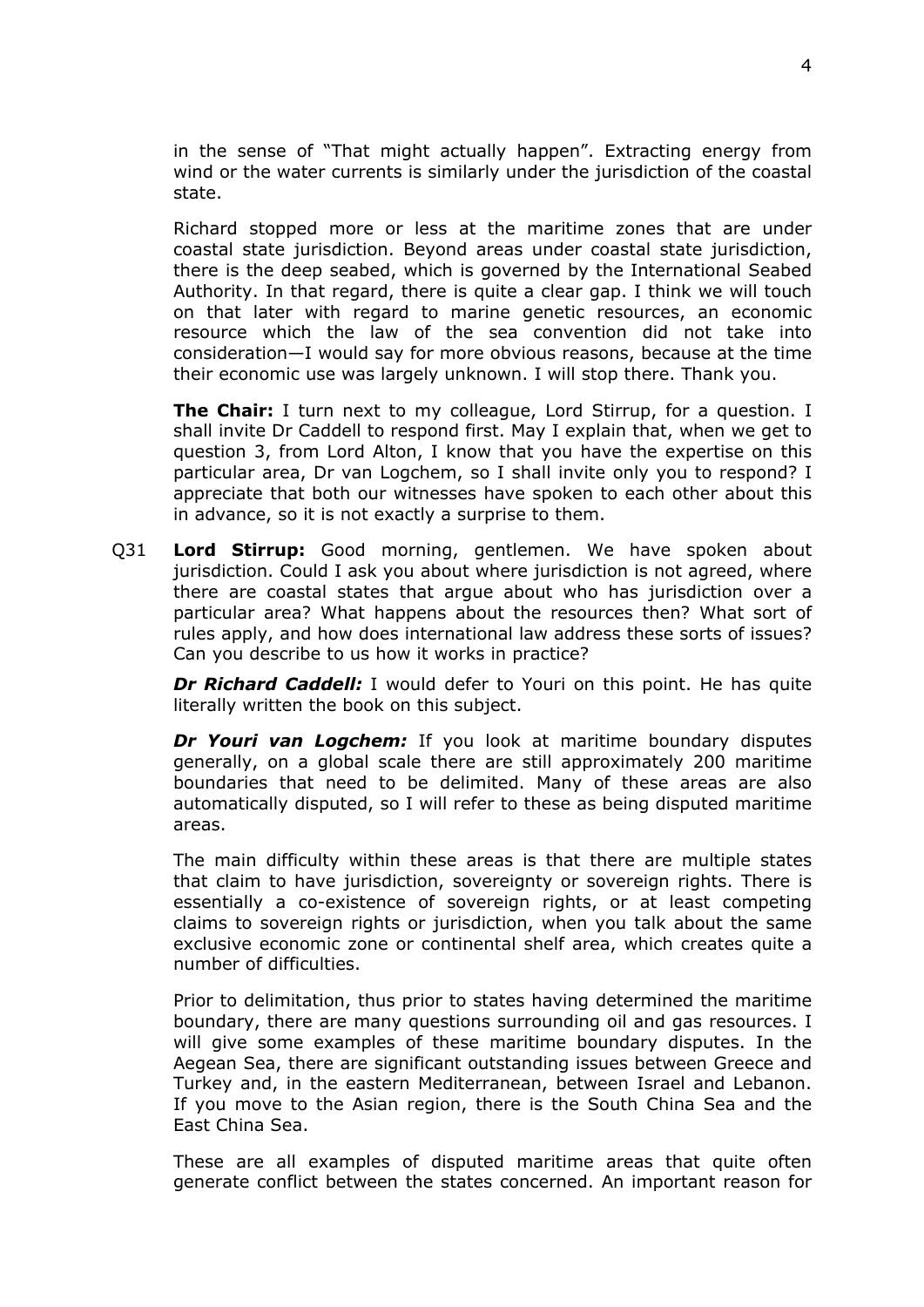that is that if states act unilaterally—by which I mean if they act<sup>2</sup> without the consent of the other claimant state(s)—this may provoke conflict. From the view of international law, you have to question to what extent a claimant state is allowed to act unilaterally. Is it allowed, for example, to conduct seismic work? Is it allowed to start or initiate unilateral drilling?

If you look at the international case law, there is some guidance as to what states would be allowed to do within disputed maritime areas. There is, for example, the maritime boundary dispute involving Guyana and Suriname, where Guyana authorised unilateral drilling and Suriname protested. Ultimately, this issue was also addressed by an arbitral tribunal. In that case, that was not the main issue, as it was mainly about delimitation, but the tribunal also dealt with the issue of whether Guyana was allowed to authorise unilateral drilling. In that regard, the tribunal concluded that that was unlawful from the view of international law.

In this regard, $3$  an important role is played by paragraph 3 of Articles 74 and 83 of the law of the sea convention. In a general sense, that paragraph imposes two obligations on states. The first obligation is more positive in nature: it calls on states to make earnest efforts to agree to provisional arrangements. Put differently, states are called upon to cooperate by way of provisional arrangements, but there is no hard obligation for them, under international law, to actually conclude such provisional arrangements.

If they are in existence, the dispute area can often be better managed, although quite often these arrangements are not comprehensive in nature, because they are often quite focused on one activity, for example oil and gas-related activities. It can be quite challenging for states to actually agree on provisional arrangements. It is particularly in their absence that you have issues such as the unilateral drilling issue that I just mentioned.

You can put a unilateral activity—for example, unilateral drilling—in the light of the obligation that is contained in paragraph 3 of Articles 74 and 83 of the law of the sea convention, which refers to the fact that states have to make every effort not to hamper or jeopardise the reaching of a final delimitation agreement. Here, you have the difficulty of what is actually meant by not hampering or jeopardising. On a very general level, you would say that states have to exercise restraint, in that they have to exercise restraint in connection with disputed maritime areas. That is already a given under general rules of international law: if States have a dispute, they have to exercise restraint in their behaviour. This obligation not to hamper or jeopardise can be seen as a conventional rule that calls upon states to be restrained in their behaviour.

When the tribunal in Guyana v. Suriname addressed the issue of unilateral drilling in the light of the obligation not to hamper or

 $2$  That is, by undertaking or authorising activities falling under coastal State jurisdiction, for example, energy and natural resources activity.

<sup>&</sup>lt;sup>3</sup> More specifically, as regards disputed EEZ or continental shelf areas generally.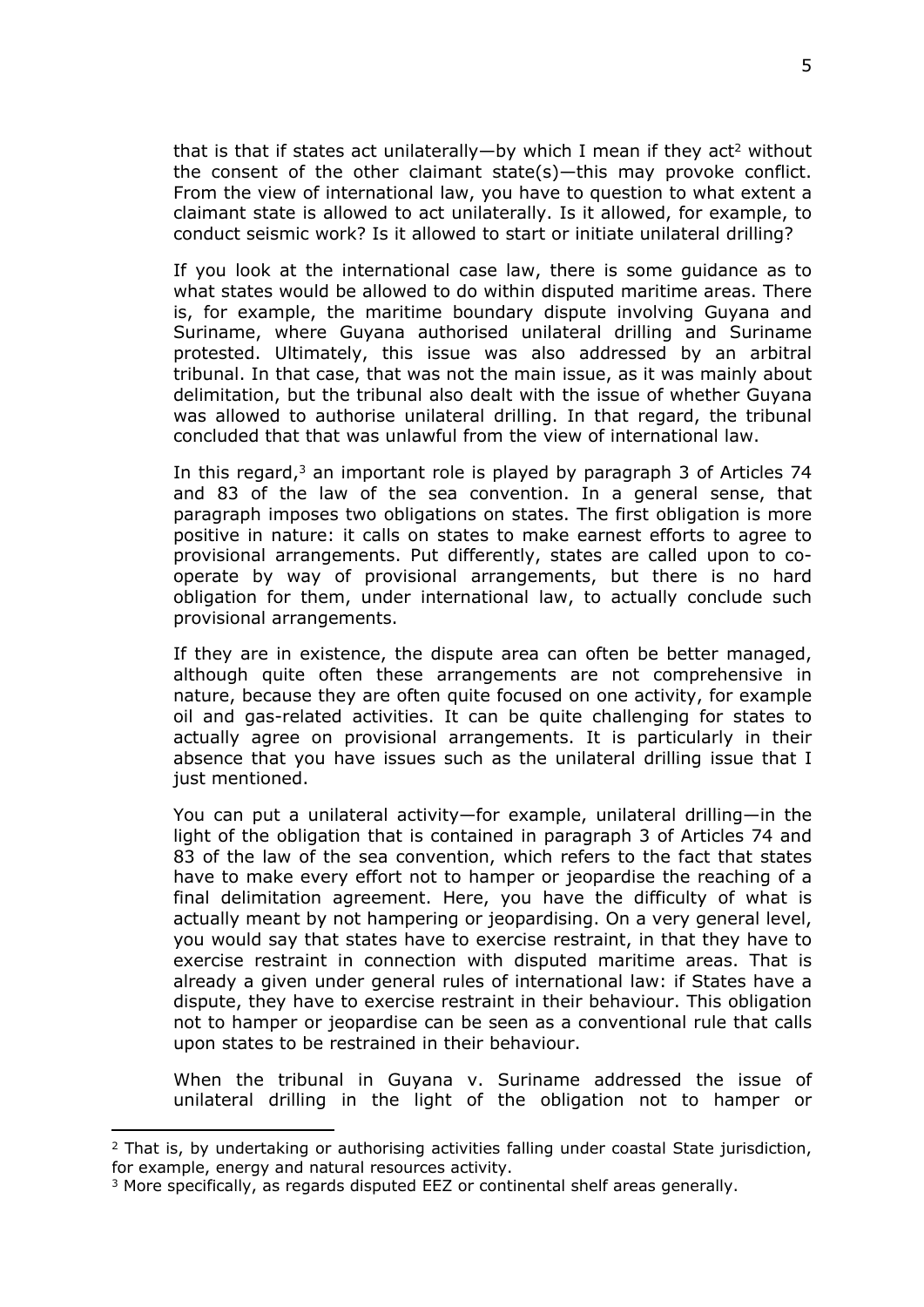jeopardise, it concluded that unilateral drilling did in fact have the effect of hampering or jeopardising. With regard to seismic work, the conclusion was different. It indicated that this was more a benign activity. It was more transitory in nature; hence the tribunal concluded that usually, in a disputed maritime area, states would be allowed to conduct or engage in seismic work.

There are some difficulties with that conclusion, particularly if you look at state practice. I mentioned the Aegean Sea, where Turkey and Greece still need to delimit their boundary. Here, if one of the states concerned starts seismic work, it will automatically provoke a conflict with the other state, because that state will argue that it is actually unlawful under international law and that you need to have a boundary or consent prior to being allowed to begin activities connected to oil and gas resources.

There was also the question of the extent to which international law is able to address these disputes. Of course, there is always the option for states to turn to compulsory dispute settlement. Up to this point, there has been no case that is exclusively about an act of unilateralism in a disputed maritime area, because the case law that we have is in the much broader context of an underlying maritime delimitation dispute being addressed. The court or tribunal was asked to look at issues of unilateralism in addition.

In practice, it is also more an issue of there being an obligation of restraint, but, if you look at the behaviour of states, they sometimes seem to be less willing to exercise restraint. You can argue that that is a fault of the applicable international legal framework, but I would say that the rights and obligations that pertain to disputed maritime areas are quite extensively regulated. That suggests that the fault lies more with states individually that do not observe their obligations than with the international legal framework itself. I will stop here.

Q32 **Lord Alton of Liverpool:** With 97% of the world's communications transported by fibreoptic submarine cables, with around 436 submarine cables in service worldwide, spanning some 1.3 million kilometres, some of them placed on the seabed or buried in the subsoil of areas claimed by multiple states. What are the issues that arise in that context? How well does the law of the sea currently deal with those challenges?

*Dr Youri van Logchem:* As was pointed out, international communication cables are of critical importance to maintaining international communications. I think it was mentioned in the previous session that they are susceptible to being damaged as a consequence of competing uses of the oceans, for example anchoring. That is one issue.

Another issue is that some of them are located in disputed maritime areas. The issues here are slightly different compared to the issues related to oil and gas resources which I just mentioned. Submarine cable activities are mostly undertaken by submarine cable companies based in third states. They are often not undertaken by companies based in the claimant state itself.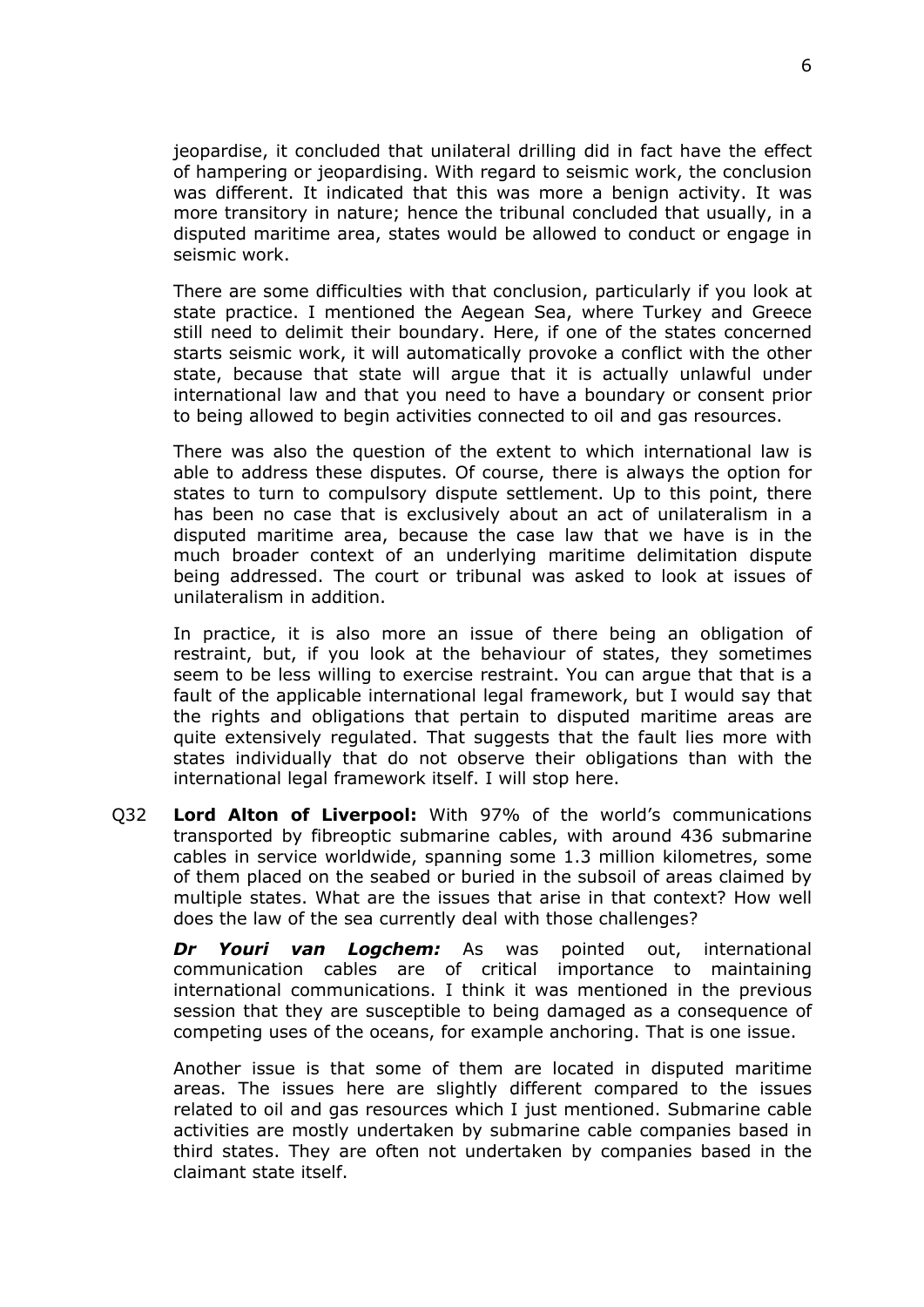If we are talking about disputed EEZ or continental shelf areas, there is the question of whether a submarine cable company can freely place a new submarine cable system there. Under the law of the sea convention, they<sup>4</sup> have the freedom to maintain, lay and repair submarine cables. I would argue that, even if you have a disputed EEZ or continental shelf area, the rights and freedoms of third states still exist. They exist still largely untouched. This is a bit of a legal fiction, because, like I said, the activities in practice are actually exercised by the submarine cable companies, but the rights and freedoms themselves are given to a third state.

I was saying that, in disputed areas, third States still have the international rights and freedoms that are applicable in 'undisputed' EEZs as well. However, if you look at state practice, you see that claimant coastal states sometimes use submarine cables as a vehicle to strengthen their claim to the disputed area in question. They do that by way of adopting legislation, for example, that would require a permit to be obtained if a submarine cable company wants to place a new submarine cable system within the disputed EEZ area, or that would require preparing permits.

Thus the main difficulty is that you have an accumulation of requirements for permits from different claimant states. One of the criticisms from the submarine cable industry is that that makes their life much more difficult. They need to go through different permit processes with different coastal states. Some coastal states have quite complicated legislation on this point that would require multiple permits from multiple departments. This translates to extra costs and delays.

To give a more concrete example, after the Hengchun earthquake in, I think, 2006, a number of submarine cables located within the South China Sea and the East China Sea were damaged, and because of the disputed status of these waters it took very long to repair them. That was mainly because of the submarine cable companies having to obtain permits from multiple claimant coastal states.

Then you have the question of whether it would be permissible for a submarine cable company to actually engage in these activities. That depends on the activity in question. However, if there is a plan to develop a new submarine cable system, in general submarine companies try to avoid disputed maritime areas if they can. Their policy is very much that if they can avoid a disputed maritime area, because transiting one would generate quite a number of difficulties for them, they try to avoid it in the planning process.

That may translate into adding thousands of kilometres of extra submarine cables to a system, and from a financial point of view it may not always be feasible to do that. If submarine cable companies have to

<sup>4</sup> More aptly framed, these rights and freedoms are attributed to third States. However, in practice, these rights and freedoms that third States have are mostly exercised by private actors, including submarine cable companies.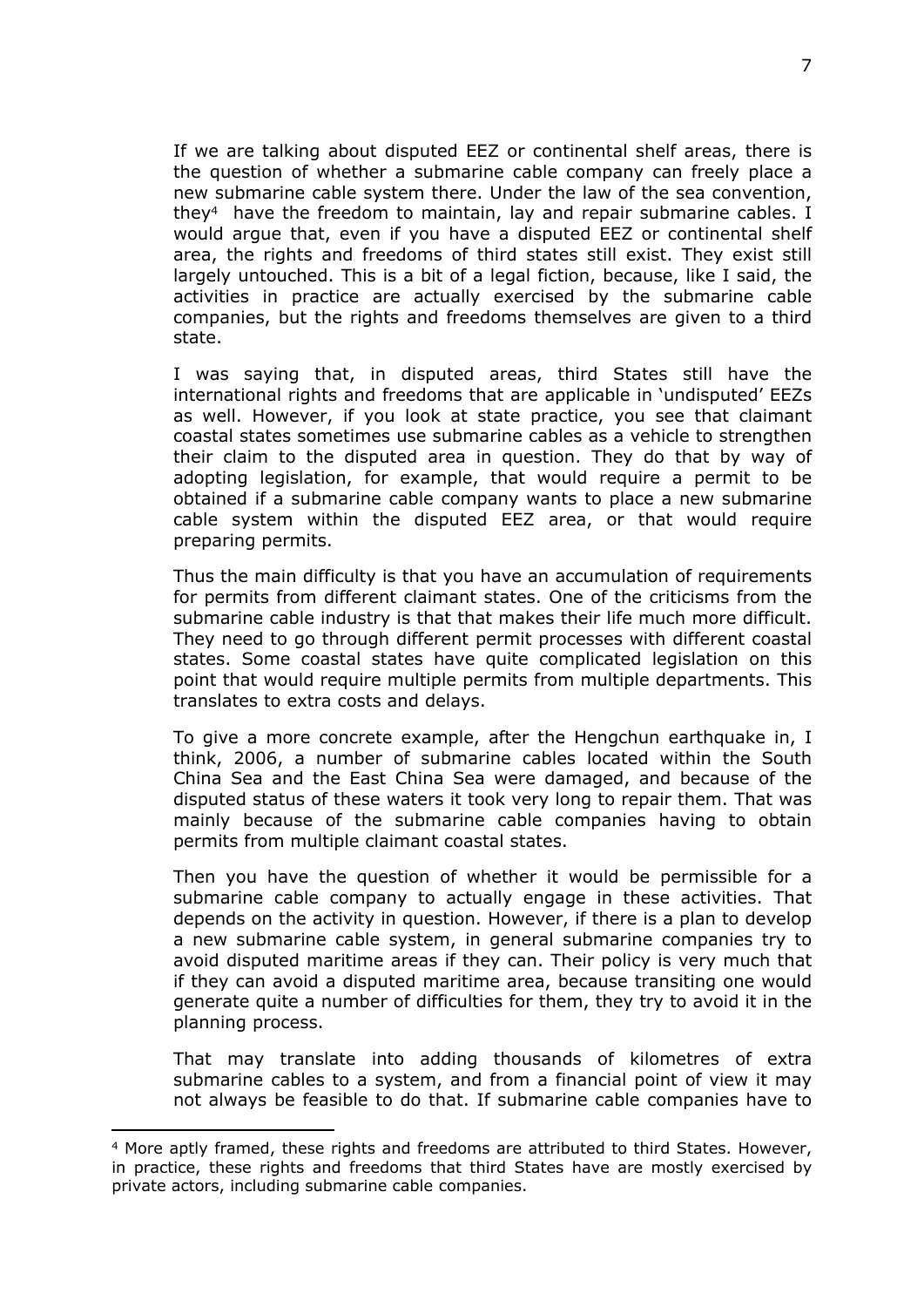go through a disputed maritime area, they will actually follow the rules and regulations of different states because they want to avoid being targeted by one of the coastal states, for example by it exercising its enforcement powers.

I think I have already taken up quite a bit of time. If you want me to elaborate further on this issue, I am happy to, but I will stop here.

**Lord Alton of Liverpool:** I would like to press you further on the issue of the ownership of submarine cables. Should we be concerned that, in recent years, Chinese state-owned companies have greatly increased their construction of subsea cables, for example Huawei Marine Networks, and ownership of undersea cables, for example China Telecom and China Unicom?

In terms of resilience and national security, what can we learn from the US cable ship security programme? When it comes to submarine cables, are we acting in unison, in alliance, with our Five Eyes partners, as we have done in telecommunications generally? Are we doing the same?

*Dr Youri van Logchem:* That is a very difficult question for me to answer, because it does not seem to be very related to the law of the sea. I am a bit hesitant to go into that issue. Like I mentioned, there are questions about submarine cables generally. The law of the sea convention addresses issues such as placing cables, repairing cables and maintaining them. It does not really address the security issues that were just mentioned.<sup>5</sup> My hesitancy comes primarily from that. It is a very valid question, but I do not think I have a real, sensible answer to that.

Q33 **Baroness Blackstone:** I turn to what is, at least for some of us, a topical question. What are the consequences of illegal, unregulated and unreported fishing? How well can these challenges be addressed by states and by international law? Could you also tell us who the serial offenders are? Are there any mechanisms currently available to tackle them?

*Dr Richard Caddell:* That is a very rich and detailed question. There are lots of things to unpack within that. It is helpful to start with some understanding of the scale of the problem, insofar as we can actually do that, given that the clandestine nature of the enterprise means that that is very difficult to measure.

The most widely cited study tends to consider that up to 31% of catches in particular fisheries could be IUU in nature. Of course, there are a lot of

<sup>5</sup> Paragraph 4 of Article 79 of the law of the sea convention does however provide that a submarine cable that is laid on the continental shelf, but also passes through the territorial sea or enters the land territory of a coastal state, requires coastal state approval and has to comply with any conditions adopted by a coastal state. In this respect, the question arises whether this is the case for only the segment that actually passes through the territorial sea (here the coastal State has sovereignty over submarine cables) or whether coastal state authority also extends to before the cable enters the territorial sea.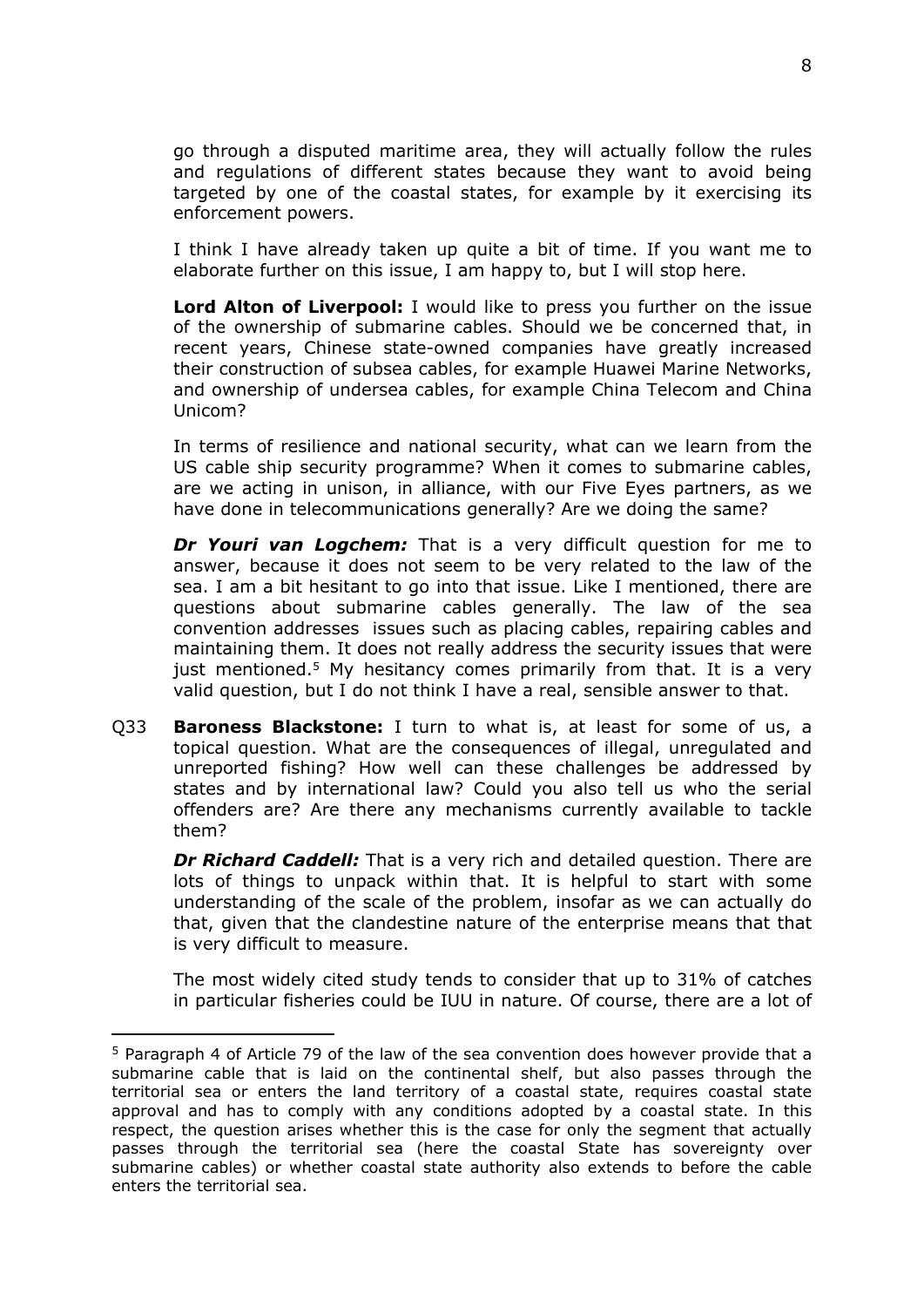variables within that statistic, but when you even that out we are looking at possibly 18% of catches, which is one in five wild caught fish. That is a pretty damning statistic. In financial terms, that is worth up to about \$25 billion in any given year, so it is a very significant problem indeed.

As for the consequences, for the fish stock the consequences are both biological and behavioural. Biologically, it of course extracts biomass from the stock, which makes it harder for that particular stock to regenerate. It also makes it harder for the fisheries managers to manage the fishery effectively if they do not know how much biomass is coming out in any given year. This also results in damage to the marine environment—the bycatches, the ecological impacts. Those that are fishing legitimately and responsibly in a fishery have to provide this information, and of course those that are not do not.

Behaviourally, it is a pretty obvious picture. If you know that somebody is getting this illegal windfall, more boats will follow and it erodes trust in the fishery. Equally important is the very human side to things. Fishing vessels that have very little interest in the requirements and niceties of getting a licence probably have very little interest in the niceties and requirements of labour and human rights elements. It is usually a bit of a red flag with some of these vessels, that there are other violations taking place as well.

On serial offenders, I do not think it is as easy as unmasking a particular villain. Like a lot of environmental crime, there are small-scale subsistence offenders who are doing this essentially to feed their families, and, of course, at the other end of the scale you have the large-scale criminal enterprises. I do not think that one entity stands out, because you can have cavalier operators on flags that have a reputation for responsibility and responsible operators on flags that have a reputation for being cavalier.

The official evidence is a little inconclusive. The RFMOs maintain collective lists of IUU fishing vessels. If you drill down into those, you see a very clear pattern. Either they have no idea what the flag is, or, if they see a flag, they perhaps doubt whether that flag has been legitimately and genuinely granted. Even if you have clear intelligence on those flags, you see a long history of flag-hopping between registries, changes in corporate ownership every five minutes, changes of name of the vessel. It is all a nautical game of smoke and mirrors to try to avoid detection.

There is an IUU fishing index produced by the Global Initiative against Transnational Organized Crime. I suspect you may get some written evidence in that respect as well. It has a series of different indicators and highlights particular strengths and vulnerabilities. From that, you see that the results are very region-specific. The overarching lesson is that capacity is the determining factor there. The more capacity you have to do inspections and the greater enforcement presence out there, clearly the greater strength you have in dealing with this problem.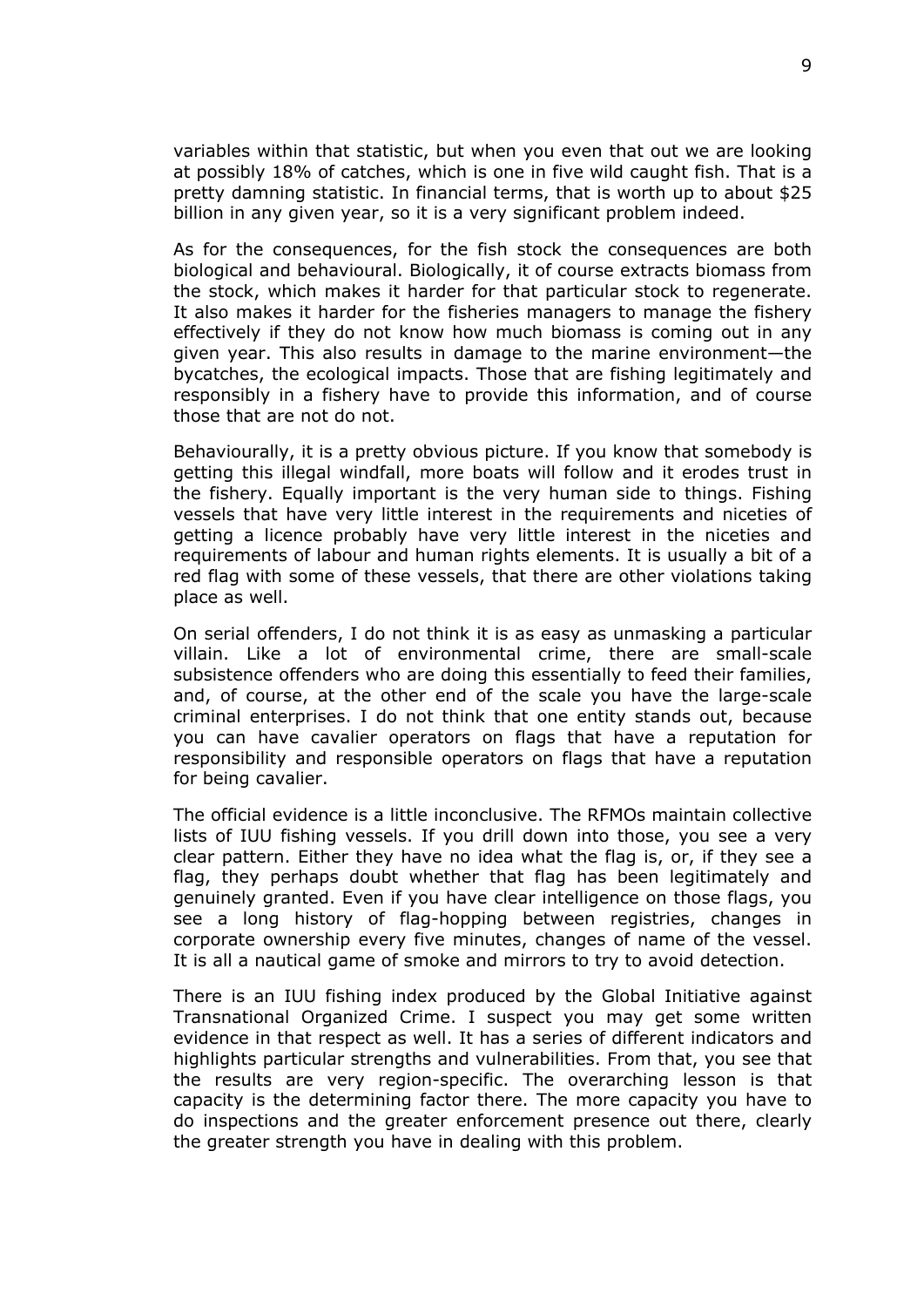How is international law dealing with this? It is through a variety of ways and mechanisms. We are getting better at detecting it. Technology is a really important driver in building a bigger picture of where we are with that. I know that you have looked at that in previous sessions. Vessels are now having increasing numbers of technical requirements on them, such as electronic log books, which have become far more difficult to falsify. There are vessel monitoring systems, essentially GPS, reporting requirements at fixed intervals, and automatic identification systems, which also allow for tracking, but of course you can always turn them off.

One thing we see is the use of satellite technology. Bodies such as Global Fishing Watch are now able to track the 'dark' fleets—the ones that you do not see, the ones that are not using the VMS and other technical fixes to identify their locations. They are lit up at night. You can see these little lights moving around in areas where you know that fishing is banned. This is helpful, because it detects areas of non-compliance. It also demonstrates where the ships are coming from and, equally important, where they are taking the catch. Where is this actually getting into the supply chain? It means that you can start to think about some marketbased measures.

As to whether more legalistic concerns are in play, the first place to look is the flag state, which of course bears the brunt of enforcement obligations. Compliance responsibility rests here. This can be a problem. There have been a few inroads into trying to get flag states to be more responsible in this. In 2014, the FAO's voluntary guidelines for flag state performance were instituted after a very lengthy gestation, but of course the clue is in the same: they are voluntary. Also, the substance of them is a little lacking, unfortunately. There is very little detail on performance assessments and other metrics by which you might indicate compliance.

More recently, in 2015 the International Tribunal for the Law of the Sea adopted an advisory opinion in response to a question posed to it by the West African Sub-Regional Fisheries Commission, which wanted clarity on obligations of states and international organisations in relation to IUU fishing in the EEZs. Basically, ITLOS reinforced the fact that UNCLOS has stated very clearly that flag states have responsibilities to ensure that their vessels comply with law and regulation that is adopted in the EEZ, and that they need to exercise jurisdiction and control in administration, technical and social matters on their vessels.

This obligation is one of due diligence, which has been emerging as a concept through the pronouncements of international courts and tribunals over the last decade or so. It is an obligation of conduct rather than result. The important part is that it opens the door to liability, albeit one that has not been terribly well sketched out yet. The mechanics of doing this on the basis of state responsibility are still open to debate, but it presents the possibility of litigation by an affected state if a flag state is patently refusing to take its obligations seriously.

Putting a bit more on the flag states is one possibility. There are other workarounds on this, too. There is the growing role of port states and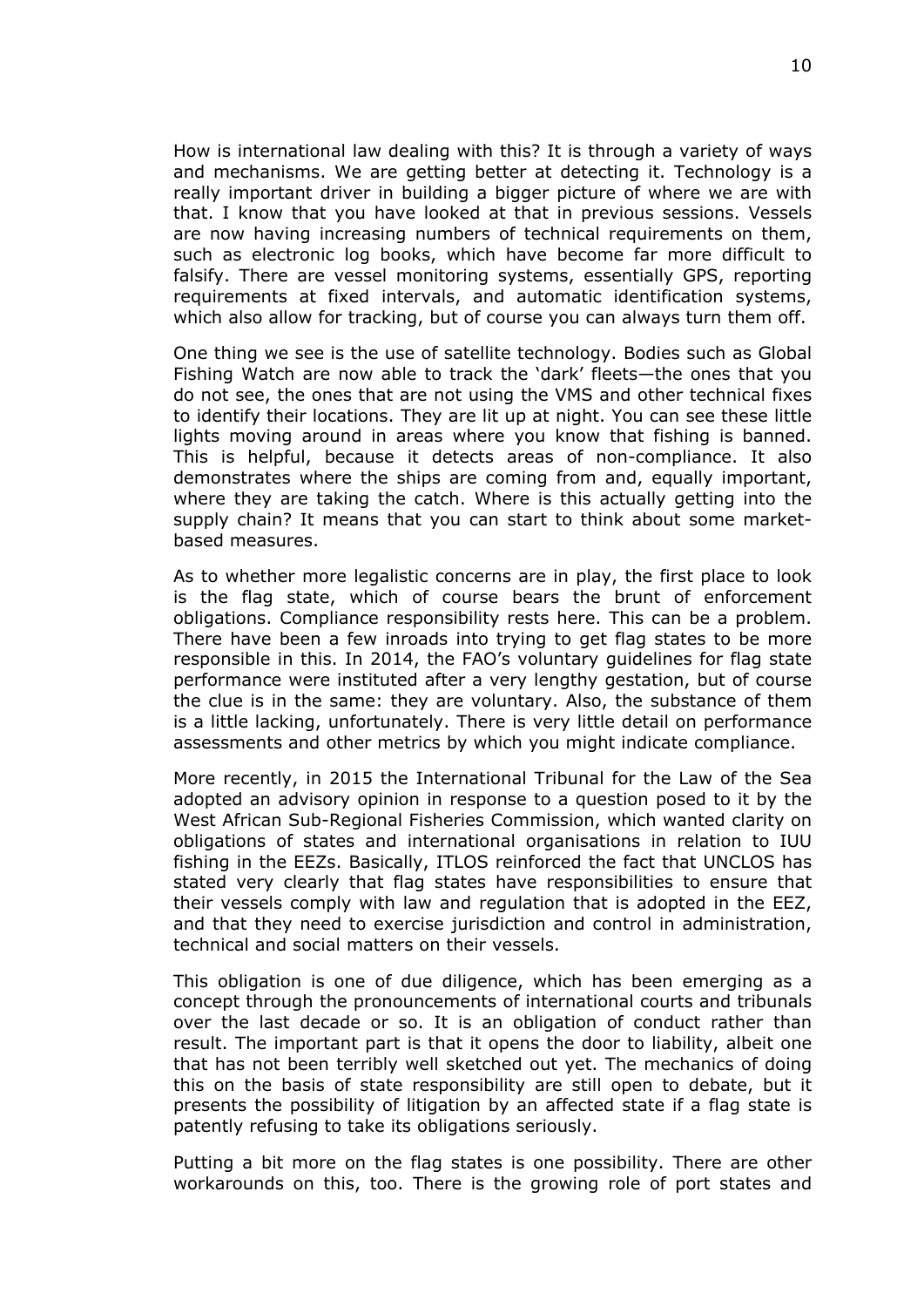market states within this. Port state enforcement is one of the key innovations of UNCLOS on an environmental footing. In 2016, the Food and Agriculture Organization's Port State Measures Agreement entered into force. In a nutshell, this allows parties to deny port access to fishing vessels that are engaged in IUU practice. There are a few issues as to how you demonstrate this, the evidential burdens. So far, there are 69 parties to that, including the UK.

Slightly more controversially, market states are also starting to make these types of things bite a little. The classic example is the EU's IUU fishing Regulation of 2008. It is a little controversial, but it allows the EU, in the fight against IUU fishing, to identify states as non-co-operating third states. It puts them on a negative list and there is a carding system, with the ultimate sanctions being trade restrictions. There are a couple of ways around that, too.

Another possibility is to move towards looking at greater criminalisation. We are seeing a movement to use the toolkit of criminal law to go after IUU fishers, largely because, for a number of the most serious enterprises here, IUU fishing is just one of a fairly extensive portfolio of criminality. You can almost take the Al Capone approach in that, if you do not get them for this, you might get them for that.

There are some difficulties with that. Essentially, the law of the sea speaks one language and international criminal law speaks another. The law of the sea talks of 'IUU fishing', and international criminal law talks of 'fisheries crime', which is a broader suite of serious crimes that may take place on the locus of a fishing vessel. There have been attempts by some states—Indonesia in particular has been leading the charge on this—to get this recognised as a transnational organised crime, although of course the tipping point for recognising this as a transnational organised crime is that IUU fishing has to carry a sentence of four years or more in prison. That is not always the case. We have seen with a lot of environmental crimes that this is not necessarily the firmest of infractions on this.

Finally, we are increasingly using the language of human rights here, which is a welcome development. In the international system, there is a bit of a disconnect as to who takes the lead. If you are talking about working conditions on a vessel, is it the International Labour Organization or the International Maritime Organization that is involved? If you move out more panoramically and are talking about fishing vessels, it brings the FAO into play as well. This has been seen by default as the purpose of the ILO. Perhaps this is a smaller part of the agenda of the ILO than those of us who are engaged in looking at IUU fishing might want.

**The Chair:** As ever, time is the enemy, particularly when we have such excellent and comprehensive answers, so I apologise to my colleague Baroness Blackstone.

Q34 **Baroness Blackstone:** The only question I wanted to ask was not answered. Who are the main culprits in this area? That takes one minute to answer.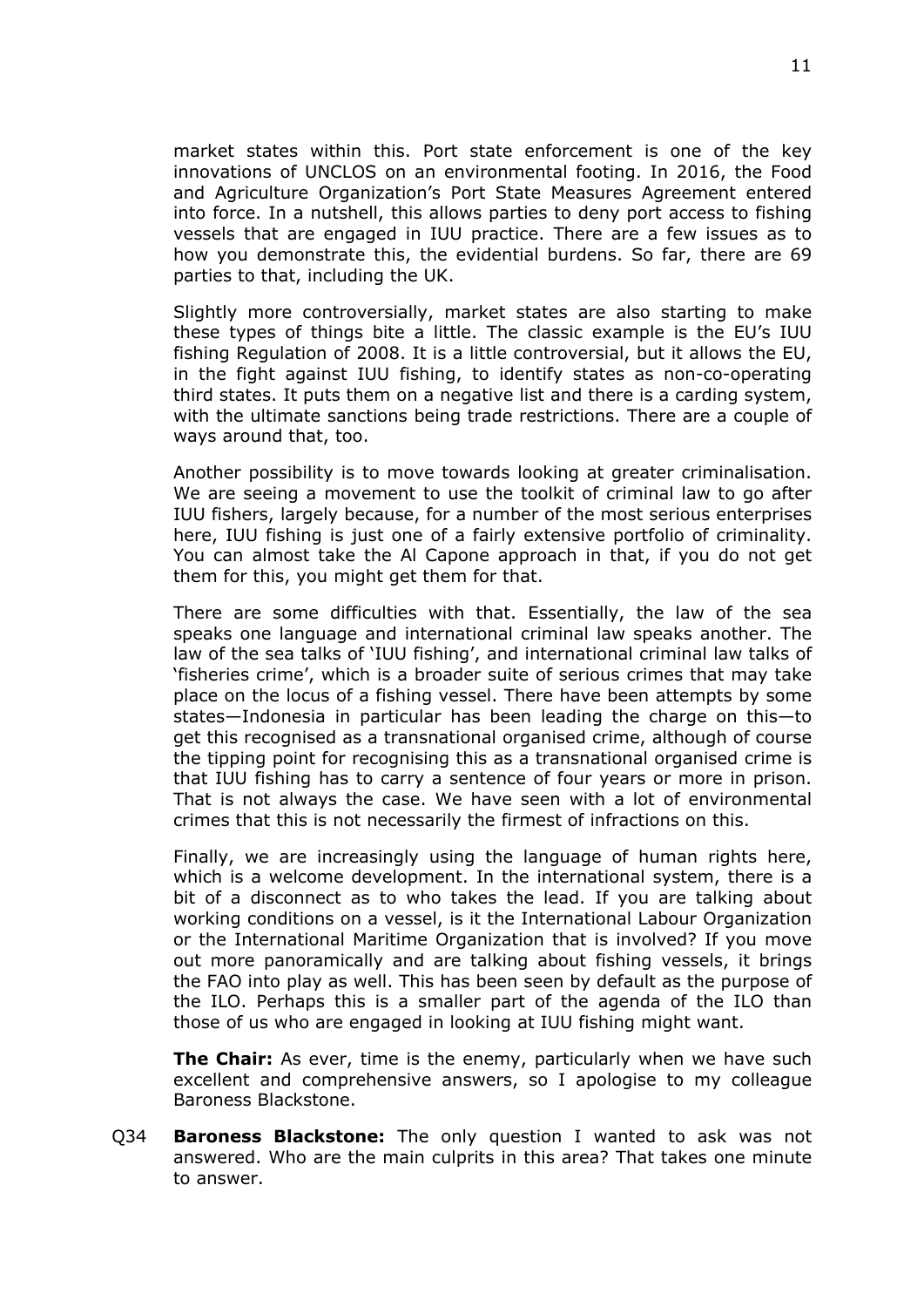*Dr Richard Caddell:* It is very much on a regional basis. The global index demonstrates strengths and weaknesses in particular regions on that point. China has been flagged up quite significantly here. The real problem is that many of these fishing vessels do not actually have a legitimate flag. Identifying culpability on the basis of nationality is a challenge in that respect.

Q35 **Baroness Fall:** Climate change is putting pressure on the sea in many ways. One is the search for new sources of energy, and the other is rising sea levels, which is surely playing havoc with some of the economic zones that we talked about earlier. With that in mind—I will not ask a supplementary in the interests of time—what are the new and emerging economic uses of the sea? Are the laws as they stand able to deal with them? How might we need to change in the interests of the rise in sea levels and sources of new energy, which I mentioned at the beginning?

*Dr Youri van Logchem:* That is a very broad question. There are many new uses of the sea. Potentially there is increased development in oil and gas exploration on the continental margin, the outer continental shelf. There is also the issue of using the seas and oceans for generating energy via wind, as mentioned. The latter, as mentioned at the beginning, is surprisingly well regulated under the law of the sea convention, given that the law of the sea places emphasis on the fact that the coastal state has sovereign rights over economic activities that occur in the exclusive economic zone, which would include wind activities for example.

Further new uses I can think of, and where there would also be some sort of impact from is Arctic shipping, for example. Where the Arctic ice cover is receding this is very much linked to climate change. There is the increased option for shipping companies to use the Arctic shipping routes—the north-west passage, the northern sea route. That<sup>6</sup> might be a bit of a double-edged sword in a sense. Economically, it might be of interest to shipping companies, although currently those routes are still unpredictable. There is annual variability in ice cover, so they are normally accessible for only part of the year. As the effects of climate change are exacerbated, the prediction is that they will be open for the majority of the year. That creates economic opportunities, but there is a dark side to that as well.

The other side of the coin would be if we want to have increased shipping activities within the Arctic. The Arctic is a more pristine marine environment. Canada and the Russian Federation, two of the coastal states that abut the Arctic Ocean, have already adopted unilateral legislation to combat the effects of pollution, which would be more severe in the Arctic environment. There have been questions about whether this will be tenable once the ice coverage disappears. Can Canada and the Russian Federation then still rely on Article 234 of UNCLOS, which is about ice-covered areas?

 $6$  i.e., to use the available Arctic shipping routes.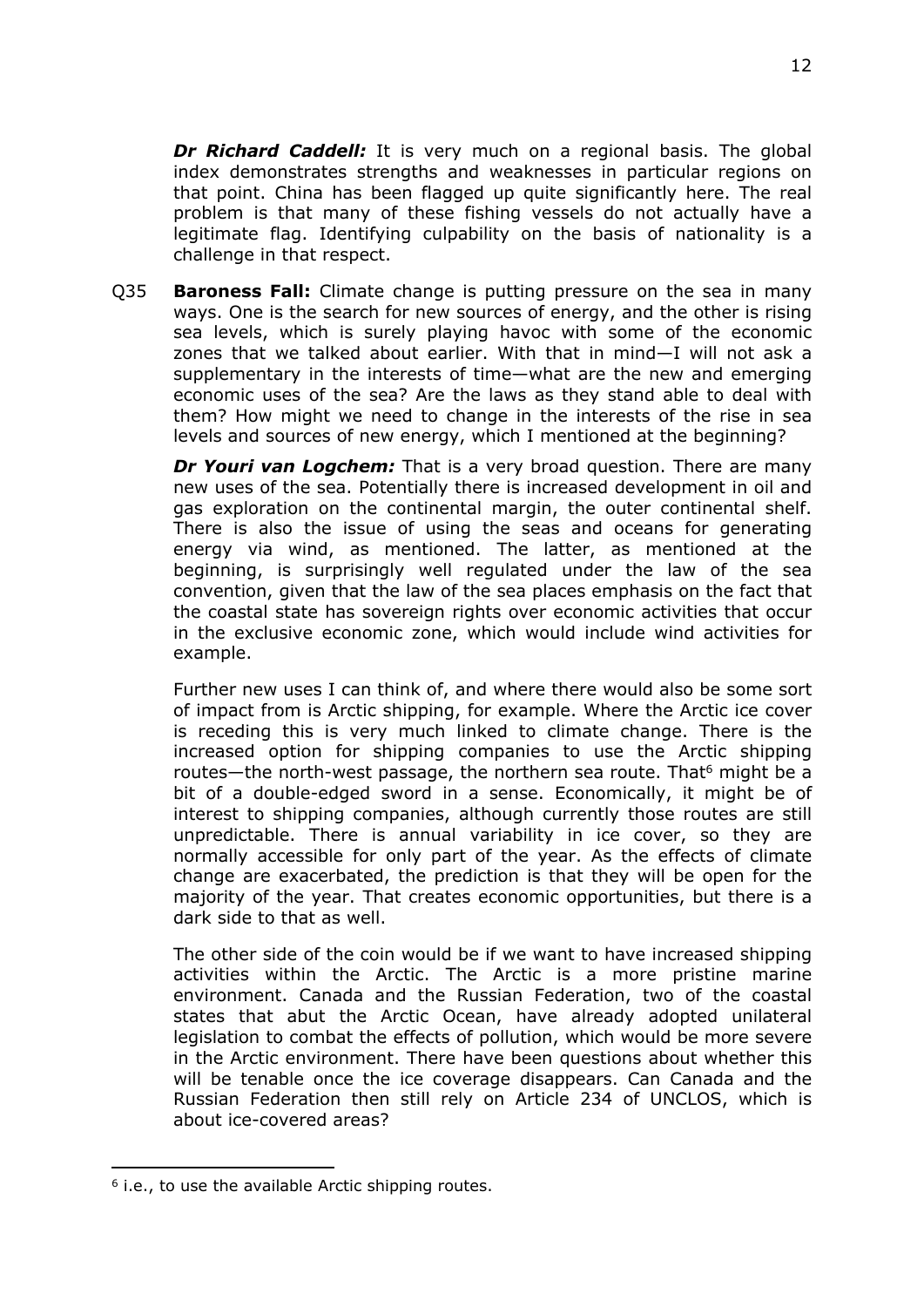It allows the coastal state to adopt shipping regulations that go beyond the generally internationally accepted rules and standards, the IMO conventions effectively. This article is premised on the area being ice covered for a majority of the year. At least on a textual interpretation of that article, you can question whether it would not become redundant at some point. If the ice cover actually disappeared, could you still argue that that would be an ice covered area? I think the Russian Federation is saying that it is not so much about ice coverage, but that this article was designed specifically to deal with the Arctic, irrespective of ice cover.

The other new use, which I think was also mentioned in the previous session, is using autonomous vehicles for shipping purposes. Of course, there is quite a clear economic attraction here, but there are quite a number of issues, especially relating to law of the sea convention. Recently, the IMO conducted a scoping exercise to identify the gaps in the IMO shipping conventions, including SOLAS.

A broader question is the extent to which the IMO would be able to completely remedy all challenges and difficulties surrounding autonomous commercial shipping. Under the law of the sea convention, there is the threshold question of whether they are a ship or a vessel. The majority opinion seems to be that they would qualify as such. If you accept them being a ship or a vessel, the flag state also has numerous obligations. For example, it needs to make sure that vessels are adequately manned. They need to have a master. As you can imagine, in the context of autonomous vessels this creates all sorts of challenges, especially if you have fully automated vessels that are operated not by a master but by an algorithm. Are you then going to say that the master is in fact the computer or the algorithm? I will stop here.

*Dr Richard Caddell:* I will make three very brief points on this. It is a sense of evolution rather than revolution in many key respects. First, I think we will see more seabed mining and mineral extraction. There is a slight plot twist to this in that it will not be by the people you expect. Essentially, there has been quite a lot of democratisation of resources in many respects. We are starting to see a number of small-island developing states taking steps to outsource and sponsor activities on their continental shelves and indeed in the international seabed area.

That has been aided by an advisory opinion on the rights and responsibilities of sponsoring states in the International Seabed Area. A lot of those states have been busy getting together very extensive mining legislation on this. It might very well surprise you to find that the most extensive mining provisions are in the statute books of Tonga and places like that. We will see a lot more of that, and small island states making moves to sponsor these sorts of things.

This has been said before, in that a lot of the innovations will be environmental in nature, in the sense that we are trying to solve environmental problems, so we are talking about geoengineering and carbon capture and storage for example. I think Professor Malgosia Fitzmaurice mentioned those previously. There is dealing with ocean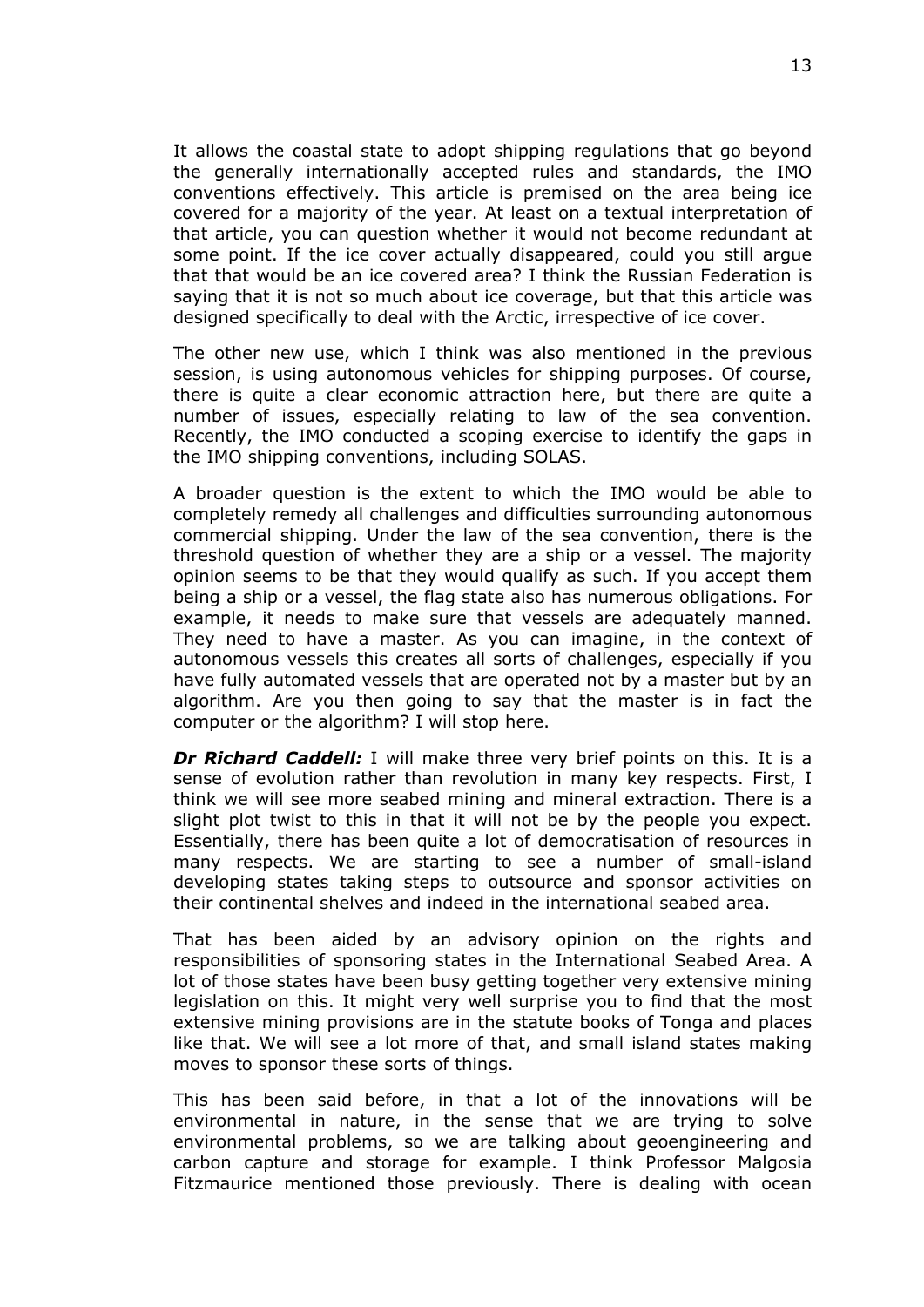plastic. There are examples, as Youri has mentioned, of autonomous vehicles being used to collect this. Of course, this will become monetised as we go. There is dealing with dwindling water supplies and food security elements—probably more aquaculture, desalination and these sorts of things. There is the really wacky, mad-professor stuff. There has been some talk of iceberg harvesting, which I think is one of the ones for science fiction at the moment. Ultimately, as Youri mentioned, we will be looking at old activities in new areas, possibly opening up the Arctic.

On your second question, about disputes over marine resources, we are increasingly seeing climate change forcing major behavioural shifts in marine living resources. They are turning up in areas where they have never been before and this is creating new aspects of conflict. We will need to come up with a very sympathetic and mature mechanism to reflect the fact that compositions of EEZs are changing in terms of natural resources, particularly fish.

Q36 **Lord Teverson:** There is a new treaty on biodiversity coming through. I take quite an interest in this area, particularly marine. I was not aware of it, but it seems to be under the auspices of UNCLOS. When I looked at the UN website, it seemed to have done not a lot from about 2015. This is clearly a key area of marine biodiversity. What issues does this seek to address? What are its chances of success? If successful, how would this relate to UNCLOS? I am interested also in whether deep sea mining is a real threat. Are there real conflicts here between biodiversity and these future resources at deep sea level?

*Dr Richard Caddell:* There are a lot of moving parts with this particular development. In essence, it is first appropriate to ask why this is necessary. The simple reason is that we are using the high seas a lot more for economic activities. We are fishing further and deeper and, again, climate change is also impacting on patterns of that.

More to the point, as well as the existing activities at the moment, we are doing new things out on the sea that were not really in the contemplation of the UNCLOS III negotiations, especially with regard to bioprospecting, using genetic resources, which I will come to in a moment. A lot of the high seas provisions of UNCLOS are very vague, ambiguous and unmade. UNCLOS of course says very little about biodiversity, so it has become rather clear that this all needs addressing and filling out.

Before we look at what is in it, it is important to see what is not in it. The big issue is fisheries. There was a lot of opposition to this, because we already have an Implementation Agreement that deals with fish. Also, there was the possibility that it might undermine a series of other preexisting institutions if fisheries were to be regulated through this mechanism. Of course, there are political problems that come with fisheries, as we saw last week. A lot of other states have pointed out that fish are biodiversity too, so how do we square that particular circle?

The other key issue is that new institutions will not come out of the deliberations. The emphasis is on working on and through existing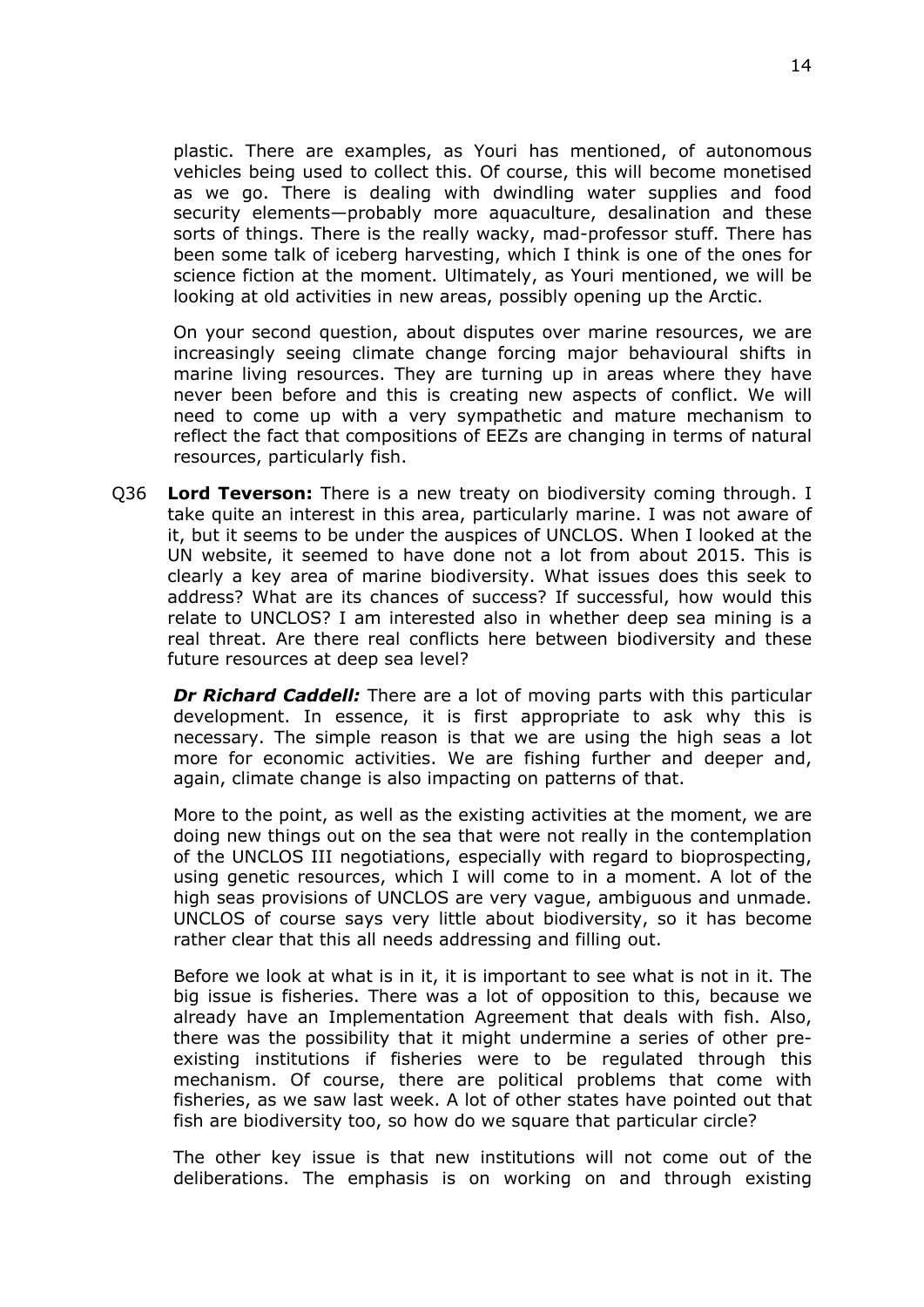structures and actors, rather than making new ones, apart from a fairly assertive COP. How this will work out in practice is still being sketched out. It means that the negotiations are subject to the negotiating philosophy of "not undermining" institutions, which gives this a rather stilted and curious psychology.

The negotiations were launched in 2015. Alas, 2020 was intended to be a very big year for the negotiations, and this has been comprehensively derailed by the pandemic. There are thoughts that it will get back on track in 2022 and hopefully emerge from there.

Very briefly, there are four key subjects of concern. The first, and probably most problematically, is marine genetic resources. There is this idea that the biodiversity of the high seas may have industrial or pharmacological uses that we can harness. The big question is whether we pursue this through the freedom of the seas, in which case you have more or less free access to this, subject to the obligations of due regard, or whether these resources are the common heritage of humankind. If it is the common heritage of humankind, which is broadly accepted, how do we regulate access to this?

The thoughts on this are that there is likely to be an access and benefits sharing scheme. What will this look like? Will it be financial or in-kind exchanges? Will it include data? There are huge intellectual property implications of this. Big pharma is involved and it has got very messy.

The second key issue is less conceptually problematic. It is area-based management tools. Essentially, these are protective designations in the oceans. The oceans are largely regulated on a sectoral basis. There is a real alphabet soup of regional seas bodies, RFMOs and global regulators, such as the IMO and the International Seabed Authority. In theory, they could undermine each other, in the sense that somebody could designate a protected area where there is no fishing, and then somebody could come along either with a vessel that is allowed by the IMO or deep seabed mining that is allowed by the ISA. The question is how we can get these kaleidoscopic protections and sectoral regulators talking to each other.

The third point is environmental assessment. There is some recognition, albeit very limited, in UNCLOS. This is the product of its negotiating conditions. Environmental assessment was in its legal infancy in the 1970s, so there were very few obligations or templates to draw upon. This has changed rapidly over the intervening 40 years, but the environmental assessment obligations that we have and the practices that we exert are still very terrestrially oriented.

There are a lot of questions over what activities require an environmental assessment, when they require it, if they are exempt if somebody else is already regulating it. What type of environmental assessment do we need? Do we follow the environmental impact assessment that is more site based, or do we take a more panoramic view and use a strategic environmental assessment? It is the difference between seeing what the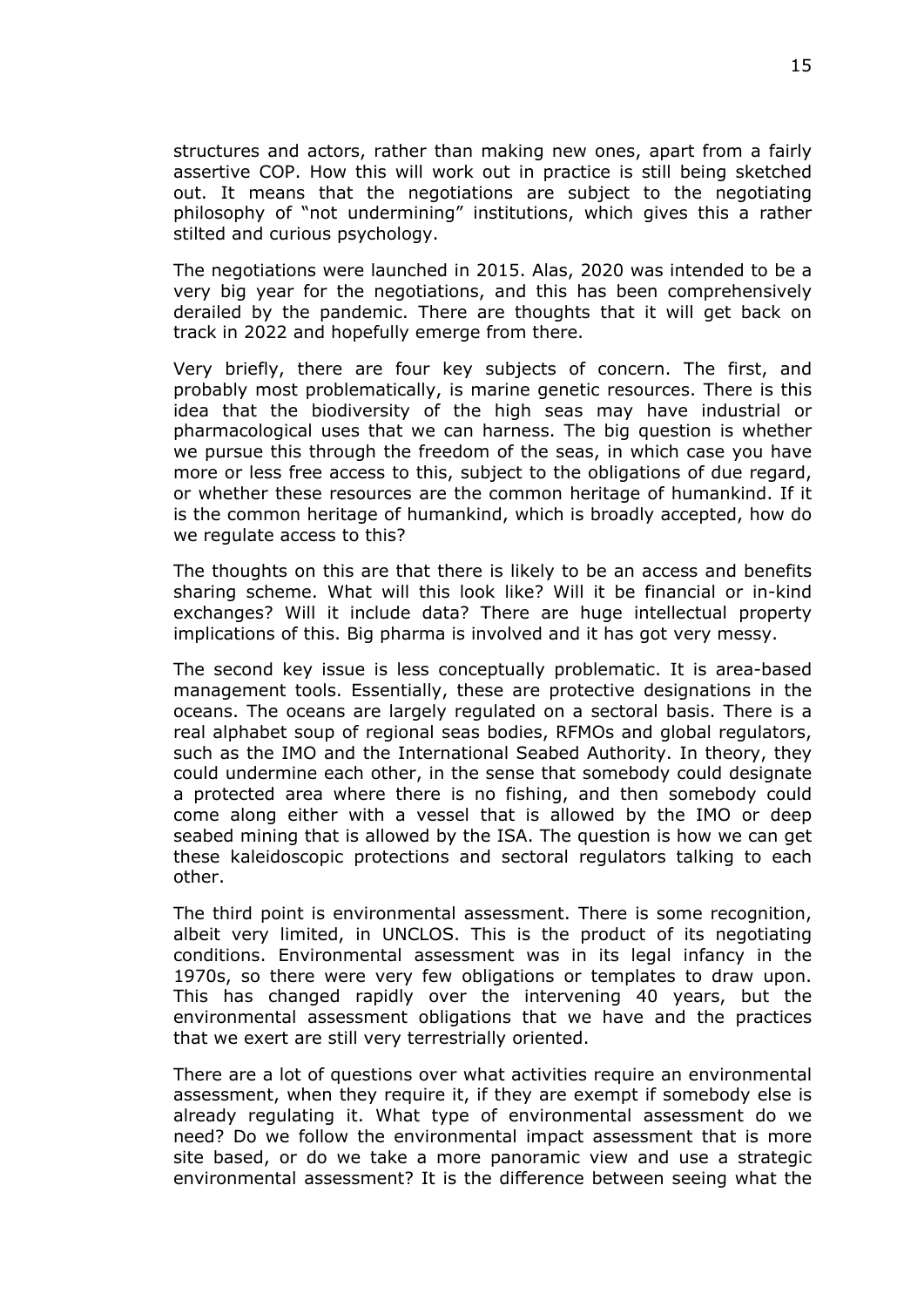localised disturbance of a particular oil platform would be and saying, "Let's look at the North Sea and see how cumulatively that adds to the cacophony of noise and other issues". It also raises severe problems with regard to what the requirements of consultation and notification are.

The final element of this is technology transfer and capacity building. This is very briefly sketched out in part 14 of UNCLOS, but it is very brief and very vague, and it does not look as if it is getting any clearer in the BBNJ accord either. The major issue is whether technology transfer capacity building should be voluntary or compulsory. That feeds into how you want to regulate marine genetic resources as well.

**The Chair:** Dr Van Logchem, is there anything you wish to add to that?

*Dr Youri van Logchem:* No, Richard more or less covered everything. At the beginning, the project to have a treaty dealing with biodiversity beyond national jurisdiction was very ambitious. As Richard is also probably pointing to, the end result may be slightly less ambitious than a lot of people had hoped.

Q37 **Baroness Sugg:** Turning specifically to the UK, how do you assess the UK's policy and practice within the current legal framework? We discussed many of the challenges here today. Do you think the UK is currently doing enough in this area? Where would you like to see the UK do more and take more leadership?

*Dr Youri van Logchem:* If I stay closer to what is more my area of expertise, I think about maritime boundary disputes and the effects of climate change on existing maritime boundaries and small island states. The UK has a number of overseas territories that are still faced with a number of maritime boundary disputes. Think of the Turks and Caicos Islands, for example, which still need to delimit their boundary with the Dominican Republic. There are more examples of that. More generally, those island states will be affected more severely by climate change. They are going to face issues with disappearing islands. Then, how are you going to deal with baselines?

In terms of expertise, small island states are still very reliant on what the UK Government are offering them. In that regard, the UK perhaps should take a more active role with regard to maritime boundary disputes and resolving them. As I mentioned, in the absence of maritime boundaries, issues may arise. It is not only about oil and gas resources, submarine cables, but also about fisheries, for example.

There are significant issues involving disputed maritime areas. There is thus an imperative for the UK to address boundary disputes and the broader effects of climate change on these small island states. If they have maritime boundaries, there may be issues there, too. Further, I think it was mentioned in the previous session that there has been no UK judge for quite some time at the International Tribunal for the Law of the Sea. The UK could be more active in that regard, too.